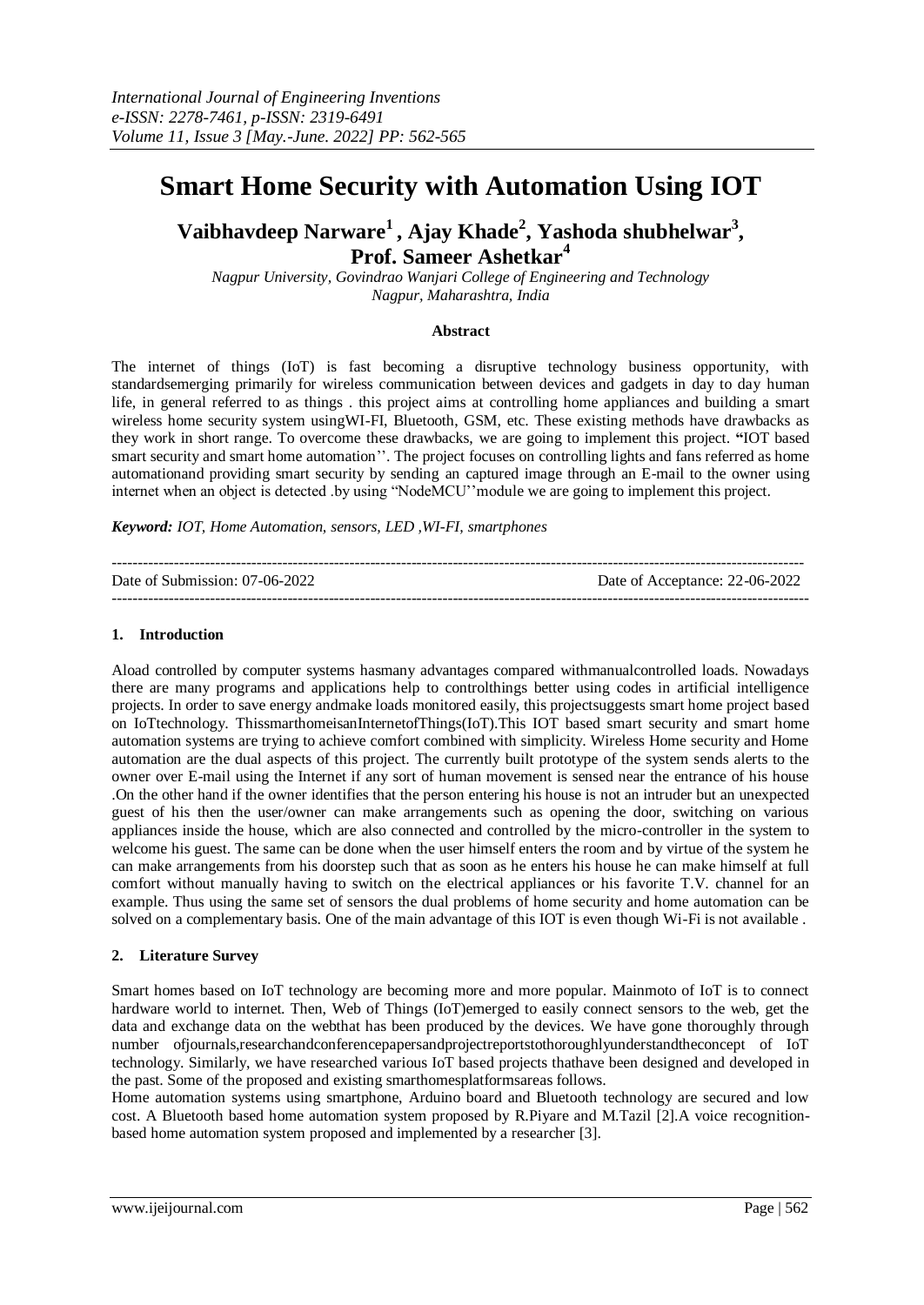# **3. Future Scope of Project**

Day by day, the field of automation is blooming and these systems are having greatimpactonhumanbeings.TheprojectwhichistobeimplementedisahomeautomationusingEasyIOTWebserveran dWIFIandhasverygoodfuturedevelopment

InthecurrentsystemwebserverisinstalledonawindowsPCsothehomeappliancescanbe controlled using only by using the device on which webserver is installed. This can befurtherdevelopedinstallingwebserveroncloud.

Advantageofinstallingwebserveronthecloudisthathomecanbecontrolledbyusingany device which has WIFI 802.1 and a web browser. By visiting the IP address of thecloudthecontrol

This is one big advantage of IOT In this project, the use of a camera connected to the microcontroller might help the user in taking decision whether to welcome the guest after receiving the captured picture of the guest or intruder, If the user identifies he is an unknown person then the user can further forward the same photograph to the police station by explaining his situation. This project can also be implemented by using Raspberry.

# **1.3 Objectives of project**

● Thegoalofthisprojectistodevelopahomeautomationsystemthatgivestheusercompletecontroloverallremot elycontrollableaspectsofhisorherhome

● TheautomationsystemwillhavetheabilitytobecontrolledfromacentralhostPC, the Internet, and also remotely accessed via a Pocket PC with a WindowsMobilebasedapplication.

And the main motive of this project is to update it with security feature so people can get benefit of that things .it will really good like home automation with smart security people can survilliance by the camera as per security feature.

# **Problem Definition& Problem Statement**

Today people are looking at ways and means to better their life-style using the latesttechnologies that are available. Any new facility for home appliance that promises toenhance their life-style is grabbed by the consumers. The more such facilities andappliances are added, it becomes inevitable to have easy and convenient methods andmeans to control and operate these appliances. Conventional wall switches are located indifferent parts of a house and thus necessitates manual operations like to switch on or offthese switches to control various appliances. It gets virtually impossible to keep track ofappliancesthatarerunningandalsotomonitortheirPerformances.AndAimistoBuildansystemwhichcontrolshomea pplianceswithlessefforts,likecontrolusingmobile,orvoicebasedcontrolled.

#### **Overview of Home Automation System and security Overview**

● Ahuge industrial facilities or governmental institutions have much oflamps.Employeessometimesforgettoturnthemoffintheendoftheday thisresearch suggest a solution that can save energy by letting the security tocontrollightingoffthebuildingwithhissmarthomebyblynkapplication. The lamps can be controlled by switches distributed in the building andblynk application .

# **4. Proposed Work**

# **Methodology**

The proposed system is an automation system which works on the input given by the user. These input commands from the user are in the form of voice commands. The system also has 2 sensors connected to it – DHT11 Temperature sensor and PIR Motion sensor. The voice commands are defined and processed in a C# programming code. If commands are independent of the use of any sensor, the respective output is reflected to the user in the form of speech output The DHT11 Temperature sensor senses the temperature of the room and returns a value to a variable in the Arduino IDE. When the user gives a voice command to retrieve the temperature, the flow of control is redirected from the C# code to the Arduino IDE from where the value of temperature is received in the C# code and reflected to the user in the form of voice output.The PIR Motion Sensor senses the motion around it and controls the respective light it has been connected to shown in Fig 1 and 2. This system works on multiple functionalities. Each one has its own details and specifics that need to be carefully checked before completing and using this project. The main functions and their specifics for this system are listed below: B. Voice Operation This is one of the most important operation/working function of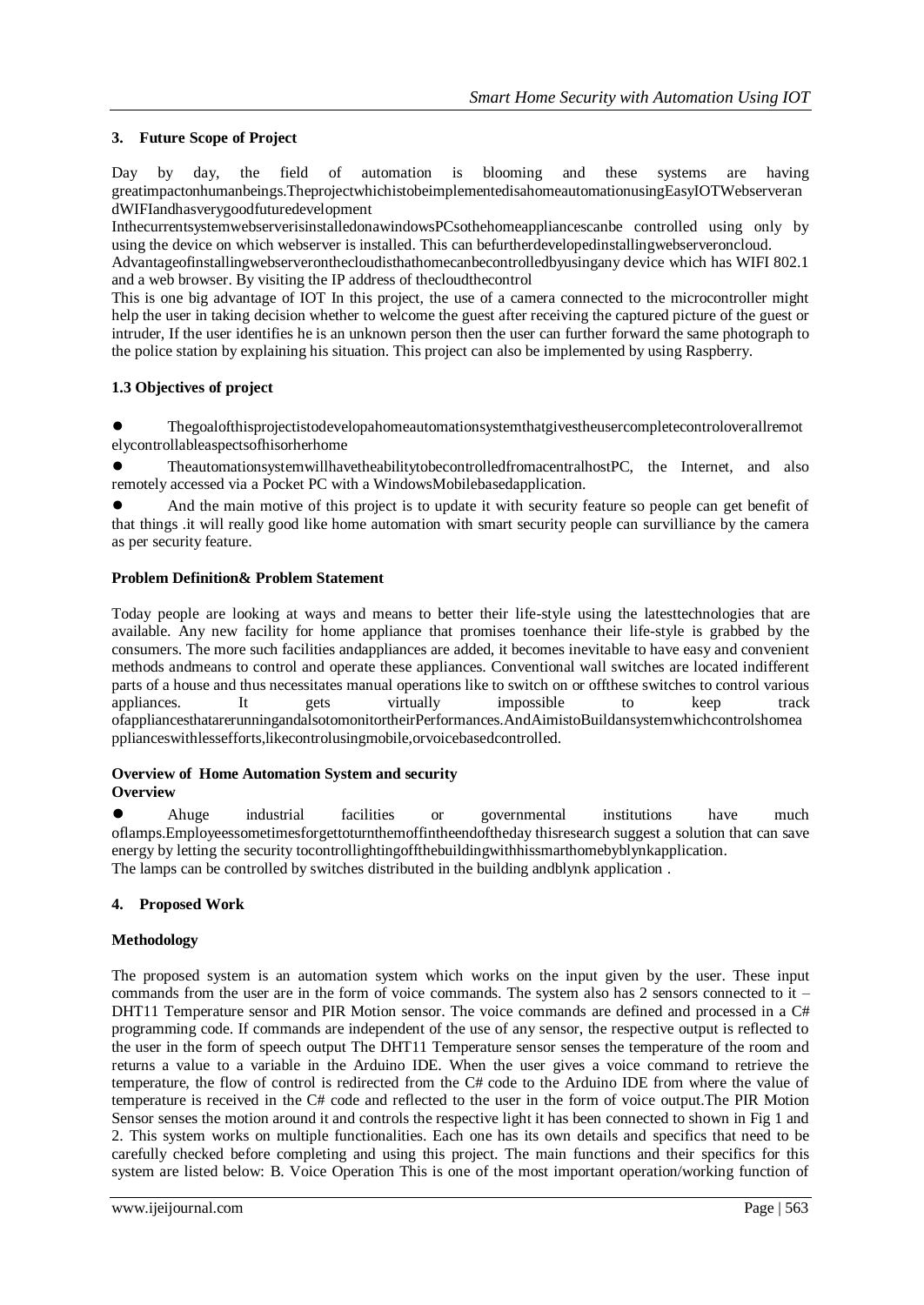this project. This system takes input from the user in the form of voice commands and does the necessary processing and gives an output accordingly. The proposed system is implemented using Node MCU by overcoming all the drawbacks of previous existing methods In this project all the sensors are connected to the Node MCU board and the results can be seen in Smart phone. For every second it shows new value. If any gas leakage happens the value of air purity sensor shows the high value at that time we can turn on the fan to send the gas out. The camera module is connected to the Arduino UNO board because in Node MCU board we have only one analog pin For camera module we will use more analog pins, so we are connecting camera module to Arduino UNO. When IR sensor detects the motion, the camera module will be turned on. The captured images will be stored in folder of our PC and , it sends Captured images to the user email.



**Fig:1** block diagram

#### **5. Result**

The results that have been obtained from the above set up can be seen in blink app that has been shown below.





The captured image of OV7670 camera shall be stored in one folder of our PC and it sends the captured image to the user mail.